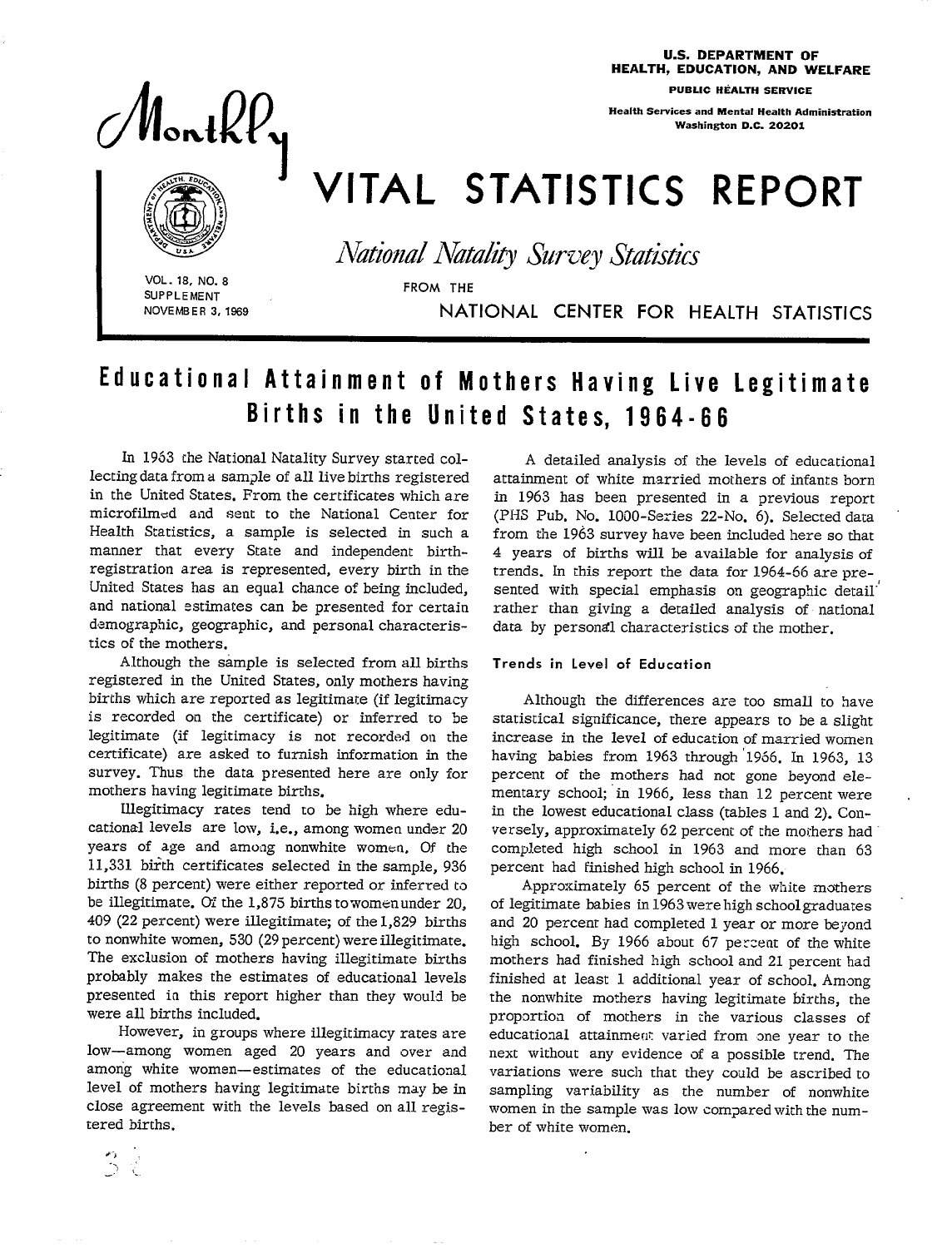#### **Differentials in Level of Education**

When the 3 years of the 1964-66 National Natality Survey are combined, it is feasible to make a detailed study. The increase in the sample size effected by combining the data years brings about a corresponding decrease in the size of the sampling variability and an increase in the reliability of the data.

An estimated annual average of 3,482,000 married women had babies each year from 1964 through 1966 (table 3). Approximately 12 percent of these women had no schooling beyond elementary school. Onefourth of them had attended high school but had not graduated. Therefore approximately 37 percent of these mothers of legitimate babies had not completed 12 years of school. Almost 44 percent had graduated from high school but had not gone to college, 12 percent had attended college but had not graduated, and 7 percent had completed 4 or more years of college education.

The mothers in the lowest and the highest age groups at the time of the child's birth had the least education. Of the estimated annual average of 475,000 married women who were under 20 years of age at the time of the child's birth, 15 percent had not gone beyond elementary school and 50 percent had attended high school but not graduated. Only 35 percent of these young mothers had completed high school. Among women who were 35 years of age or older at the time of the child's birth, 21 percent had not gone beyond elementary school and another 21 percent had not graduated from high school.

The lack of education among young mothers is particularly important. Illegitimacy rates are high in the age group under 20 years, and if, as seems reasonable, mothers of illegitimate babies have even less education than mothers having legitimate births, then the educational level of mothers under 20 is very low indeed. Since on the average women who have their first births early in life produce more children than those who have their first births later, these inadequately educated young women may produce many children over the next few years. If their children are to receive adequate care, it is important that the teaching of proper child care be presented in terms which are easy to understand. Their low level of education mdst also be taken into account by demographers and public health and welfare officials who are working in the area of family planning.

Among mothers having legitimate births who were under 20 years old when their babies were born, 63 percent of the white mothers and 72 percent of the nonwhite mothers had not completed 12 years of school. Among women aged 20-24, 29 percent of the white mothers and 48 percent of the nonwhite mothers

had not finished 12 years of school. For women aged 25-29, the comparable figures were 27 and 54 percent; \* for those aged 30-34, 32 and 60 percent; and for those aged 35 years and over at the time of the child's birth, 38 and 64 percent. Conversely, more white mothers than nonwhite mothers in each age group had attended college.

The differences in the age of the mother at the time the child was born among women in the different educational classes is worth noting. Of the estimated 423,000 babies born to women who had not gone beyond elementary school, 47 percent were born to women aged 20-29. Of those born to women who had attended high school but not finished, 53 percent were born to women aged 20-29. Of the estimated annual average of 1,525,000 babies born to women who had completed 12 yeara of school but no more, 68 percent were born to women aged 20-29; of those born to women who had attended college but not graduated, 71 percent were born to women aged 20-29; and of those born to college graduates, 66 percent were born to women aged 20-29 (table A).

Womea having their first or second live births had achieved higher educational levels than women having higher order births (table 4). Among women having their first live births, 6 percent had not gone beyond elementary school and 22 percent had not completed high school, while almost 23 percent had completed at least 1 year of college. Among women<br>having their fifth or higher order births, 28 percent had not gone beyond eighth grade, 28 percent had not completed high school, and only 11 percent had completed 1 year or more of college.

In part the differences in level of education among mothers by birth order is a reflection of the age of the mothers. Women having a fifth order birth are on the average older than women having their first live births. However, far more women who had only an elementary school education were having higher order births than women in any of the other educational classes; Approximately 38 percent of the births to the women who had elementary educations were fifth or higher order. Approximately 6 percent of the births to college graduates were fifth or higher order births. The proportion of first order births was higher in each of the higher levels of educational attainment considered in this report; the proportion of births which were fifth or higher order was lower in each of the higher levels of education (table B).

Differences in levels of educational attainment between white and nonwhite mothers are not aa great for mothers having their first live births as for those having higher order births. Several factors may be operating here. One ia the unknown effect of excluding illegitimate births from the survey, We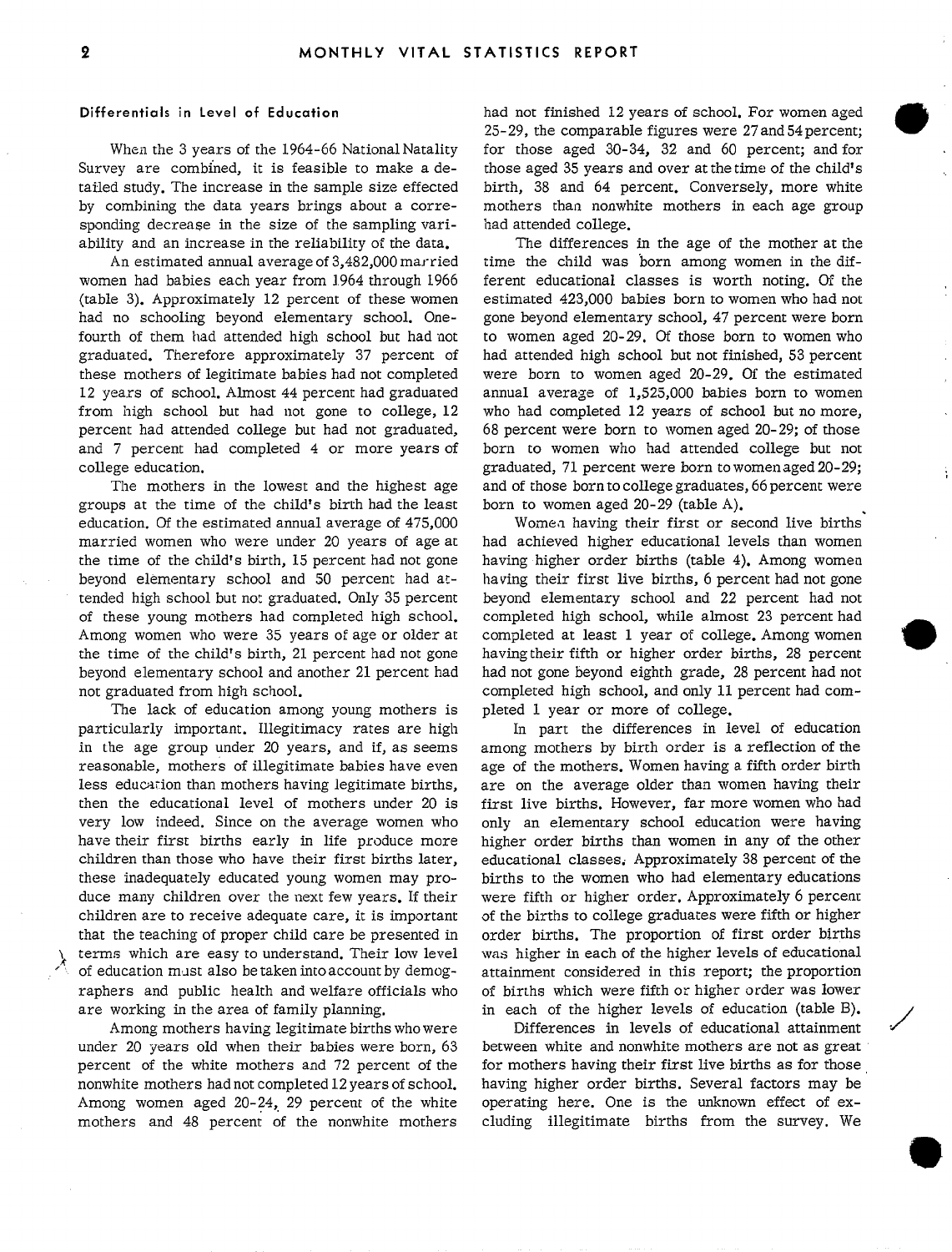|                                    | Level of education |                      |              |              |             |                    |  |  |  |
|------------------------------------|--------------------|----------------------|--------------|--------------|-------------|--------------------|--|--|--|
| Age                                |                    |                      | High school  |              | College     |                    |  |  |  |
|                                    | Total              | Elementary<br>school | 1-3 years    | 4 years      | $1-3$ years | 4 years<br>or more |  |  |  |
| Number of mothers<br>in thousands- | 3,482              | 423                  | 868          | 1,525        | 425         | 241                |  |  |  |
| All ages-                          | 100.0              | 100.0                | 100.0        | 100.0        | 100.0       | 100.0              |  |  |  |
| Under 20 years-<br>20-24 years--   | 13.6<br>36.1       | 16.4<br>23.9         | 27.3<br>33.1 | 10.1<br>42.0 | 3.4<br>40.3 | 0.1<br>23.9        |  |  |  |
| 25-29 years-                       | 25.7               | 22.9                 | 19.8         | 25.9         | 30.2        | 42.2               |  |  |  |
| 30-34 years-<br>35 years and over- | 14.5<br>10.0       | 19.9<br>16.9         | 11.3<br>8.4  | 13.0<br>9.1  | 16.9<br>9.1 | 22.5<br>11.2       |  |  |  |

Table A. Number of mothers and percent distribution by level of education and age: Live<br>legitimate births, United States, 1964-66 National Natality Survey

know that illegitimacy rates are higher for nonwhite women than for white women and that the births. It is possible that were the mothers of illegitimate births to be included in the survey, the

educational levels of nonwhite women having first births would be considerably lower. A second factor illegitimacy rates are particularly high for first is that the increasingly higher levels of education in the general population are having more influence on the young nonwhite women than on the young white

Table B. Number of mothers and percent distribution by level of education and live-birth order: Live legitimate births, United States, 1964-66 National Natality Survey

|                                    | Level of education |                      |             |         |           |                    |  |  |  |  |
|------------------------------------|--------------------|----------------------|-------------|---------|-----------|--------------------|--|--|--|--|
| Live-birth order                   |                    |                      | High school |         | College   |                    |  |  |  |  |
|                                    | Total              | Elementary<br>school | 1-3 years   | 4 years | 1-3 years | 4 years<br>or more |  |  |  |  |
| Number of mothers<br>in thousands- | 3,482              | 423                  | 868         | 1,525   | 425       | 241                |  |  |  |  |
| All birth orders-                  | 100.0              | 100.0                | 100.0       | 100.0   | 100.0     | 100.0              |  |  |  |  |
| First child-                       | 29.0               | 14.5                 | 25.8        | 32,3    | 32.7      | 38.2               |  |  |  |  |
| Second child-                      | 25.1               | 17.8                 | 23.4        | 26.3    | 28.6      | 29.3               |  |  |  |  |
| Third child-                       | 17.8               | 15.6                 | 19.5        | 17.8    | 16.4      | 18.0               |  |  |  |  |
| Fourth child-                      | 11.5               | 13.8                 | 12.5        | 11.0    | 10.9      | 8.1                |  |  |  |  |
| Fifth child and over-----          | 16.6               | 38.3                 | 18.7        | 12.5    | 11.4      | 6.3                |  |  |  |  |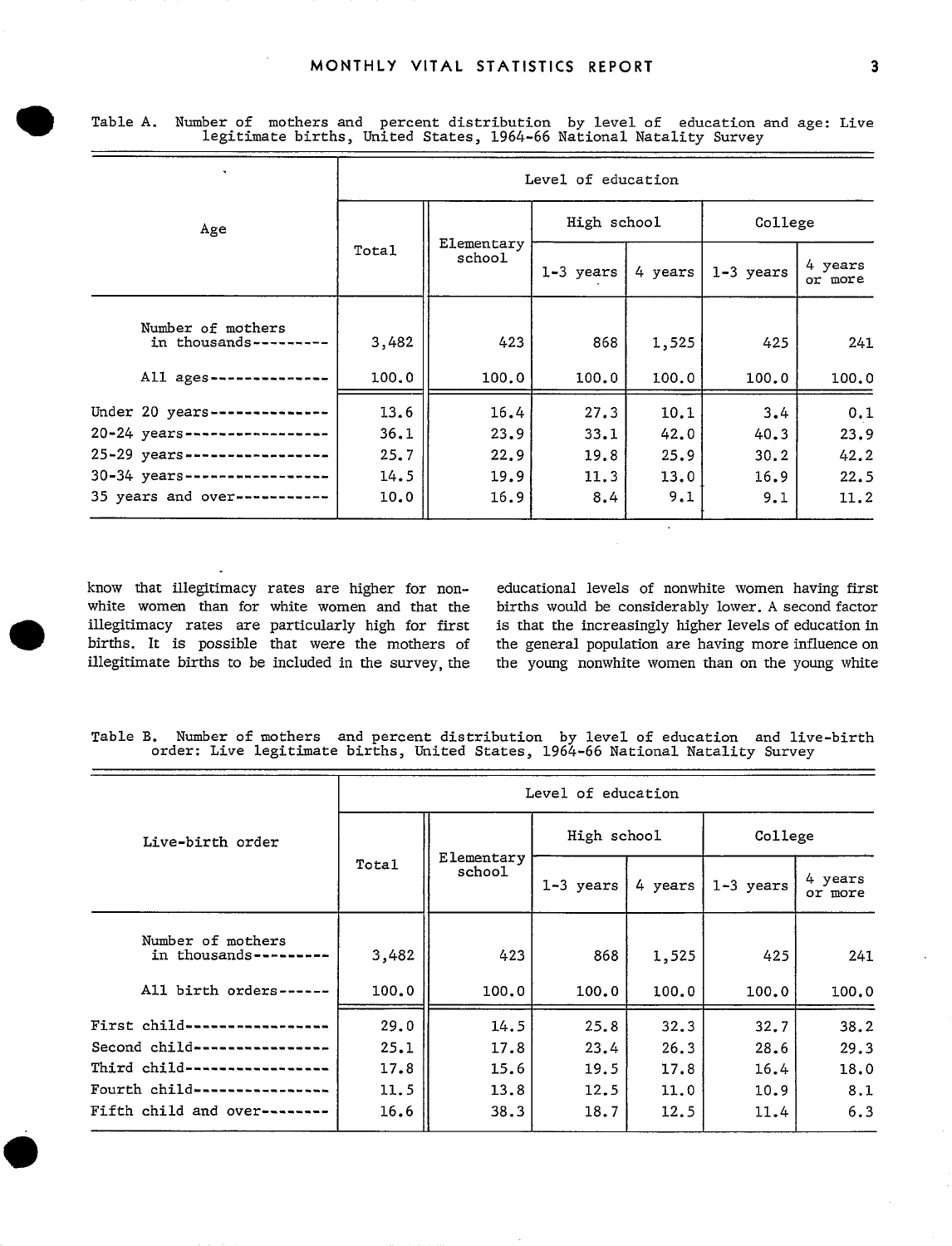women. A third possibility is the effect of differential fertility by level of education. There is evidence from other surveys that fertility differentials between women of different levels of education are more pronounced among nonwhite women than among white women. If highly educated nonwhite women are having fewer children than less educated nonwhite women while white women are having the same number of children regardless of education, the effect would show up in comparisons by live birth order.

There were wide variations in the levels of educational attainment among the four geographic regions. The North Central Region had the highest proportion of women who had gone beyond elementary school and the highest proportion who had graduated from high school. The West had the highest proportion who had attended college, and the Northeast had the highest proportion who had graduated from college. The South had the lowest levels of educational attainment. In part the regional variation may be the result of differences in public education. Where elementary schools are composed of only seven grades, high school graduates will have completed only 11 grades and these graduates will be classified as having attended high school but not as having graduated. Where public junior colleges are prevalent, there will be many graduates from them who are classified as having attended college but not graduated. Such variability in educational systems must be taken into account when interpreting the data by geographic regions. However, these differences explain only part of the regional differences (table 5).

The differing racial composition of the four regions also explains part of the variation. In all four regions nonwhite mothers had lower levels of educational attainment than white mothers. Therefore the proportion of nonwhite mothers in the region affected the totals for the entire region. However, the regional differences persist even when the educational levels are examined separately for white and nonwhite mothers. For example, in the Northeast Region 9 percent of the white mothers had not completed any school after elementary school; in the North Central, 7 percent; in the West, 9 percent; and in the South, 17 percent of the white mothers had not gone beyond elementary school. The comparable figures for nonwhite mothers in the four regions are 14 percent, 16 percent, 18 percent, and 29 percent.

Differences were also apparent between groups of States within the regions (table 6). In the Northeast Region there was little difference in the proportion of mothers who had not gone beyond elementary school, but approximately 23 percent of the mothers of legitimate babies in New England had attended college, as contrasted with 18 percent in the Middle Atlantic States. In the East South Central States approximately 24 percent of the mothers had no more than an eighth grade education, as contrasted with 17 percent in the South Atlantic States and 20 percent in the West South Central States. However, in these three groups of States which make up the South Region, the proportions of mothers who had graduated from the 12th grade or attended college were of the same magnitude. In the Mountain States a higher proportion of the mothers (11 percent) had failed to go beyond elementary school and a higher proportion had finished at least 1 year of college (25 percent) than in the Pacific States (5 percent and 22 percent, respectively).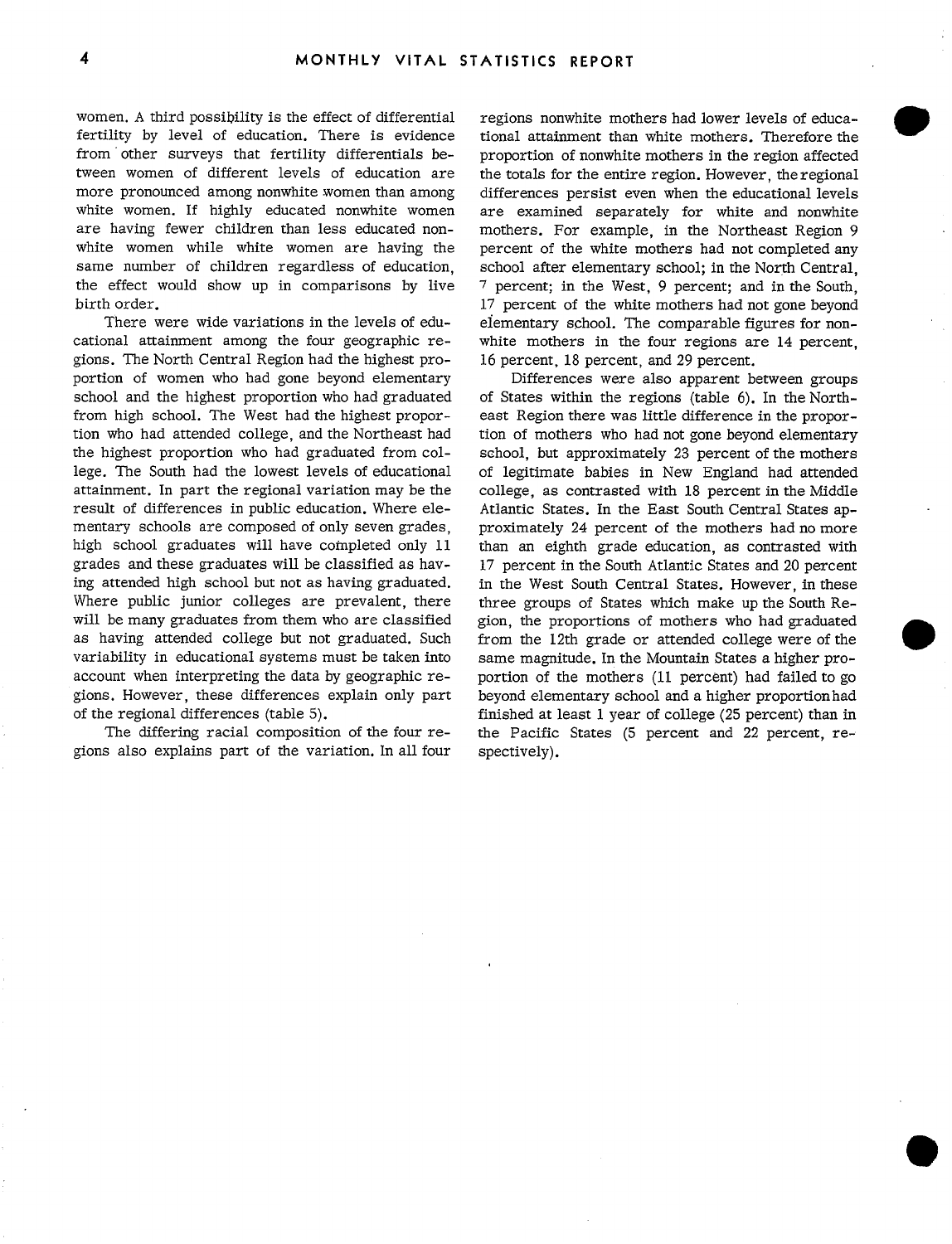#### MONTHLY VITAL STATISTICS REPORT 5

| Color of mother and level of                                                    | Year of birth of child |              | Color of mother and level of | Year of birth of child |                                                                               |              |              |              |              |
|---------------------------------------------------------------------------------|------------------------|--------------|------------------------------|------------------------|-------------------------------------------------------------------------------|--------------|--------------|--------------|--------------|
| education                                                                       | 1963                   | 1964         | 1965                         | 1966                   | education                                                                     | 1963         | 1964         | 1965         | 1966         |
| TOTAL                                                                           |                        |              |                              |                        | WHITE--Con.                                                                   |              |              |              |              |
| Number of mothers in<br>thousands------------                                   | 3,742                  | 3,743        | 3,400                        | 3,303                  | High school:<br>1-3 years---------------<br>4 years-----------------------    | 23.5<br>44.4 | 23.3<br>45.1 | 23.7<br>45.4 | 23.4<br>46.0 |
| All levels of education---                                                      | 100.0                  | 100.0        | 100.0                        | 100.0                  | College:                                                                      |              |              |              |              |
| Elementary school--------------                                                 | 13.0                   | 13.0         | 11.8                         | 11.5                   | 1-3 years---------------------<br>4 years or more--------------               | 12.7<br>7.9  | 12.8<br>7.6  | 12.6<br>7.4  | 13.6<br>7.3  |
| High school:<br>I-3 years-------------------<br>4 years------------------------ | 24.8<br>42.7           | 24.9<br>42.9 | 24.8<br>44.5                 | 25.1<br>44.0           | <b>NONWHITE</b>                                                               |              |              |              |              |
| College:<br>$1 - 3$ years---------------------                                  | 12.3                   | 11.9         | 12.1                         | 12.6                   | Number of mothers in<br>thousands------                                       | 478          | 492          | 439          | 433          |
| 4 years or more----------------                                                 | 7.2                    | 7.2          | 6.7                          | 6,8                    | All levels of education----                                                   | 100.0        | 100.0        | 100.0        | 100.0        |
| WHITE                                                                           |                        |              |                              |                        | Elementary school-------------                                                | 23.6         | 24.7         | 18.3         | 23.7         |
| Number of mothers in<br>thousands--                                             | 3,264                  | 3,251        | 2,961                        | 2,870                  | High school:<br>$1-3$ years-----------------<br>4 years---------------------- | 33.6<br>30.7 | 35.7<br>28.9 | 32.6<br>38.3 | 36.0<br>30.8 |
| All levels of education-----                                                    | 100.0                  | 100, 0       | 100.0                        | 100.0                  | College:                                                                      |              |              |              |              |
| Elementary school----------------                                               | 11.5                   | 11.3         | 10.9                         | 9.7                    | 1-3 years----------------------<br>4 years or more---------------             | 9.8<br>2.3   | 6.0<br>4.7   | 8.7<br>2.1   | 6.1<br>3.5   |

Table 1. Number of mothers and percent distribution by **color** and level of education of mother and year of birth of child: Live Legitimate births, United States, 1963-66 National Natality Survey

Table 2. Number of mothers and percent distribution by age and level of education of mother and year of birth of child: Live<br>legitimate births, United States, 1963-66 National Natality Survey

| Age of mother and level of                                                           |              | Year of birth of child |              |              | Age of mother and level of                                                                    | Year of birth of child |              |              |              |
|--------------------------------------------------------------------------------------|--------------|------------------------|--------------|--------------|-----------------------------------------------------------------------------------------------|------------------------|--------------|--------------|--------------|
| education                                                                            | 1963         | 1964                   | 1965         | 1966         | education                                                                                     | 1963                   | 1964         | 1965         | 1966         |
| ALL AGES                                                                             |              |                        |              |              | 25-29 YEARS                                                                                   |                        |              |              |              |
| Number of mothers in<br>thousands-----------------                                   | 3,742        | 3,743                  | 3,400        | 3,303        | Number of mothers in<br>thousands------------------                                           | 981                    | 969          | 875          | 836          |
| All levels of education ---                                                          | 100.0        | 100.0                  | 100.0        | 100.0        | All levels of education----                                                                   | 100.0                  | 100.0        | 100.0        | 100.0        |
| Elementary school---------------                                                     | 13.0         | 13.0                   | 11.8         | 11.5         | Elementary school--------------                                                               | 14.1                   | 11.9         | 10.7         | 9.8          |
| High school:<br>I-3 years-----------------------<br>4 years------------------------- | 24.8<br>42.7 | 24.9<br>42.9           | 24.8<br>44.5 | 25.1<br>44.0 | High school:<br>I-3 years--------------------<br>4 years-----------------------               | 20.1<br>44.7           | 21.4<br>41.6 | 17.1<br>47.2 | 19.0<br>43.9 |
| College:                                                                             | 12.3<br>7.2  | 11.9<br>7.2            | 12.1<br>6.7  | 12.6<br>6.8  | College:<br>1-3 years---------------------<br>4 years or more--------------                   | 11.7<br>9.4            | 13.0<br>12.1 | 14.1<br>10.9 | 16.1<br>11.2 |
| UNDER 20 YEARS                                                                       |              |                        |              |              | 30-34 YEARS                                                                                   |                        |              |              |              |
| Number of mothers in<br>thousands -------------------                                | 458          | 466                    | 460          | 499          | Number of mothers in<br>thousands------------------                                           | 580                    | 562          | 501          | 457          |
| All levels of education-----                                                         | 100.0        | 100.0                  | 100.0        | 100.0        | All levels of education----                                                                   | 100.0                  | 100.0        | 100.0        | 100.0        |
| Elementary school---------------                                                     | 15.3         | 15.6                   | 14.2         | 14.1         | Elementary school--------------                                                               | 16.3                   | 16.3         | 17.1         | 16.7         |
| High school:<br>1-3 years----------------------<br>4 years-------------------------  | 47.1<br>33.9 | 46.2<br>34.3           | 56.0<br>27.1 | 47.6<br>35.5 | High school:<br>----------<br>1-3 years---------------------<br>4 years---------------------- | 19.6<br>37.7           | 17.1<br>39.9 | 20.0<br>38.3 | 21.6<br>38.7 |
| College:<br>$1 - 3$ years----------------------<br>4 years or more----------------   | 3.7          | 3.9                    | 2.6<br>0.2   | 2.8          | College:                                                                                      | 15.3<br>11.1           | 14.5<br>12.2 | 14.6<br>9.9  | 13.3<br>9.7  |
| 20-24 YEARS                                                                          |              |                        |              |              | 35 YEARS AND OVER                                                                             |                        |              |              |              |
| Number of mothers in<br>thousands-------------------                                 | 1,330        | 1,355                  | 1,225        | 1,192        | Number of mothers in<br>thousands------------------                                           | 394                    | 391          | 340          | 318          |
| All levels of education-----                                                         | 100.0        | 100.0                  | 100.0        | 100.0        | All levels of education----                                                                   | 100.0                  | 100.0        | 100.0        | 100.0        |
| Elementary school---------------                                                     | 7.8          | 8.9                    | 7.8          | 7.3          | Elementary school--------------                                                               | 20.6                   | 22.6         | 18.4         | 20.1         |
| High school:<br>I-3 years----------------------<br>4 years-------------------------  | 23.9<br>47.3 | 24.1<br>49.6           | 22.4<br>52.2 | 21.9<br>51.0 | High school:<br>1-3 years---------------------<br>4 years----------------------               | 20.9<br>39.7           | 22.1<br>37.6 | 18.5<br>42.7 | 22.1<br>39.4 |
| College:<br>$1 - 3$ years----------------------<br>4 years or more---------------    | 15.0<br>6.0  | 13.3<br>4.1            | 13.1<br>4.6  | 14.6<br>5.2  | College:<br>$1 - 3$ years---------------------<br>4 years or more---------------              | 10.3<br>8.5            | 10.2<br>7.5  | 12.7<br>7.7  | 10.3<br>8.1  |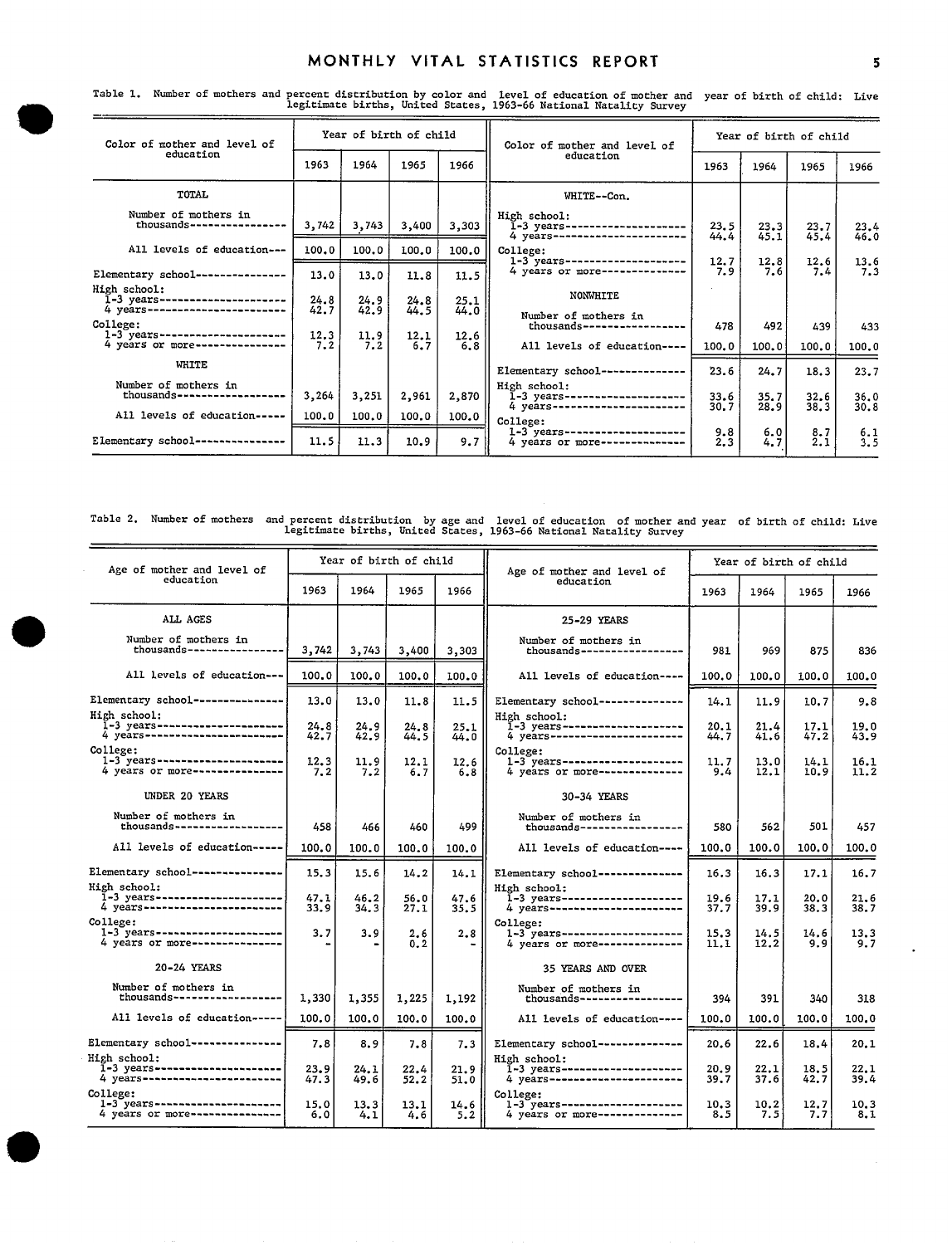### 6 MONTHLY VITAL STATISTICS REPORT

Table 3. Average annual number of mothers and percent distributionby level of education and color of mother and age: Live legiti mate births, United States, 1964-66 National Natality Survey

|                                                                                                                                                                                                                                                       |                                      |                                           |                                      | Level of education                   |                                      |                                            |                                          |
|-------------------------------------------------------------------------------------------------------------------------------------------------------------------------------------------------------------------------------------------------------|--------------------------------------|-------------------------------------------|--------------------------------------|--------------------------------------|--------------------------------------|--------------------------------------------|------------------------------------------|
| Color of mother and age                                                                                                                                                                                                                               | Number of<br>mothers in<br>thousands |                                           | Elementary                           | High school                          |                                      | College                                    |                                          |
|                                                                                                                                                                                                                                                       |                                      | Total                                     | school                               | 1-3 years                            | 4 years                              | 1-3 years                                  | 4 years<br>or more                       |
| TOTAL                                                                                                                                                                                                                                                 |                                      |                                           |                                      |                                      |                                      |                                            |                                          |
| All ages---------------------------------                                                                                                                                                                                                             | 3,482                                | 100.0                                     | 12.2                                 | 24.9                                 | 43.8                                 | 12.2                                       | 6.9                                      |
| Under 20 years--------------------------------<br>20-24 years----------------------------------<br>25-29 years-----------------------------------<br>30-34 years-----------------------------------<br>35 years or more------------------------------ | 475<br>1,258<br>893<br>507<br>350    | 100.0<br>100.0<br>100.0<br>100.0<br>100.0 | 14.6<br>8.0<br>10.8<br>16.7<br>20.5  | 49.9<br>22.9<br>19.3<br>19.4<br>20.9 | 32.4<br>50.9<br>44.1<br>39.0<br>39.8 | 3.1<br>13.6<br>$\frac{14.3}{14.2}$<br>11.0 | 0.1<br>4.6<br>11.4<br>10.7<br>7.7        |
| WHITE                                                                                                                                                                                                                                                 |                                      |                                           |                                      |                                      |                                      |                                            |                                          |
|                                                                                                                                                                                                                                                       | 3,027                                | 100.0                                     | 10.6                                 | 23.4                                 | 45.5                                 | 13.0                                       | 7.4                                      |
| Under 20 years---------------------------------<br>35 years or more------------------------------<br>NONWHITE                                                                                                                                         | 399<br>1,105<br>787<br>438<br>299    | 100.0<br>100.0<br>100.0<br>100.0<br>100.0 | 13.9<br>7.1<br>9.0<br>14.3<br>18.4   | 49.1<br>21.4<br>18.0<br>18.1<br>19.2 | 34.1<br>52.3<br>45.4<br>40.8<br>42.6 | 2.8<br>14.3<br>15.3<br>15.6<br>11.7        | 0.1<br>4.9<br>12.5<br>$\frac{11.2}{8.1}$ |
| All ages ----------------------------------                                                                                                                                                                                                           | 455                                  | 100.0                                     | 22.3                                 | 34.8                                 | 32.5                                 | 6.9                                        | 3.5                                      |
| Under 20 years--------------------------------<br>20-24 years----------------------------------<br>35 years or more-------------------------------                                                                                                    | 76<br>152<br>107<br>69<br>51         | 100.0<br>100.0<br>100.0<br>100.0<br>100.0 | 18.3<br>14.7<br>24.7<br>32.0<br>32.6 | 54.1<br>33.6<br>28.9<br>27.7<br>31.4 | 23.2<br>40.7<br>35.2<br>27.5<br>23.2 | 4.3<br>8.4<br>7.5<br>5.4<br>7.0            | 2.6<br>$\frac{3.6}{7.5}$<br>5.7          |

Table 4, Average annual number of mothers and percent distribution by level of education and color of mother and live-birth order:<br>Live legitimate births, United States, 1964-66 National Natality Survey

|                                                                                                                                                                                                                                                          |                                      |                                           |                                     | Level of education                   |                                      |                                            |                                        |
|----------------------------------------------------------------------------------------------------------------------------------------------------------------------------------------------------------------------------------------------------------|--------------------------------------|-------------------------------------------|-------------------------------------|--------------------------------------|--------------------------------------|--------------------------------------------|----------------------------------------|
| Color of mother and live-birth order                                                                                                                                                                                                                     | Number of<br>mothers in<br>thousands |                                           | Elementary                          | High school                          |                                      | College                                    |                                        |
|                                                                                                                                                                                                                                                          |                                      | Total                                     | school                              | 1-3 years                            | 4 years                              | $1-3$ years                                | 4 years<br>or more                     |
| TOTAL                                                                                                                                                                                                                                                    |                                      |                                           |                                     |                                      |                                      |                                            |                                        |
| All birth orders-<br>-----------------                                                                                                                                                                                                                   | 3,482                                | 100.0                                     | 12.2                                | 24.9                                 | 43.8                                 | 12.2                                       | 6.9                                    |
| First child -----------------------------------<br>Second child -----------------------------------<br>Third child-----------------------------------<br>Fourth child ---------------------------------<br>Fifth child and over------------------------- | 1,010<br>873<br>620<br>401<br>579    | 100.0<br>100.0<br>100.0<br>100.0<br>100.0 | 6.1<br>8.6<br>10.7<br>14.6<br>28.0  | 22.2<br>23.3<br>27.3<br>27.1<br>28.0 | 48.8<br>46.0<br>43.8<br>41.9<br>33.0 | 13.7<br>$\frac{13.9}{11.2}$<br>11.5<br>8.4 | 9.1<br>$\frac{8.1}{7.0}$<br>4.9<br>2.6 |
| WHITE                                                                                                                                                                                                                                                    |                                      |                                           |                                     |                                      |                                      |                                            |                                        |
| All birth orders------------------------                                                                                                                                                                                                                 | 3,027                                | 100.0                                     | 10.6                                | 23.4                                 | 45.5                                 | 13.0                                       | 7.4                                    |
| Second child---------------------------------<br>Third child ----------------------------------<br>Fourth child---------------------------------<br>Fifth child and over-------------------------                                                        | 917<br>775<br>546<br>352<br>437      | 100.0<br>100.0<br>100.0<br>100.0<br>100.0 | 6.1<br>7.9<br>10.3<br>13.2<br>23.4  | 21.4<br>21.8<br>26.7<br>25.4<br>25.0 | 49.3<br>47.4<br>43.8<br>43.5<br>37.8 | 13.8<br>14.5<br>11.7<br>12.7<br>10.4       | 9.5<br>8,4<br>7.5<br>$\frac{5.1}{3.4}$ |
| NONWHITE                                                                                                                                                                                                                                                 |                                      |                                           |                                     |                                      |                                      |                                            |                                        |
| All birth orders-----------------------                                                                                                                                                                                                                  | 455                                  | 100.0                                     | 22.3                                | 34.8                                 | 32.5                                 | 6.9                                        | 3.5                                    |
| Second child----------------------------------<br>Third child-----------------------------------<br>Fourth child-----------------------------------<br>Fifth child and over-------------------------                                                     | 93<br>98<br>73<br>49<br>142          | 100.0<br>100.0<br>100.0<br>100.0<br>100.0 | 6.3<br>14.5<br>13.6<br>24.0<br>42.2 | 30.5<br>35.1<br>31.8<br>39.4<br>37.4 | 44.2<br>35.1<br>43.3<br>30.6<br>18.2 | 13.2<br>9.2<br>7.8<br>2.9<br>2.1           | 5.9<br>6,1<br>3.5<br>$\frac{3.1}{0.2}$ |

 $\mathcal{L}$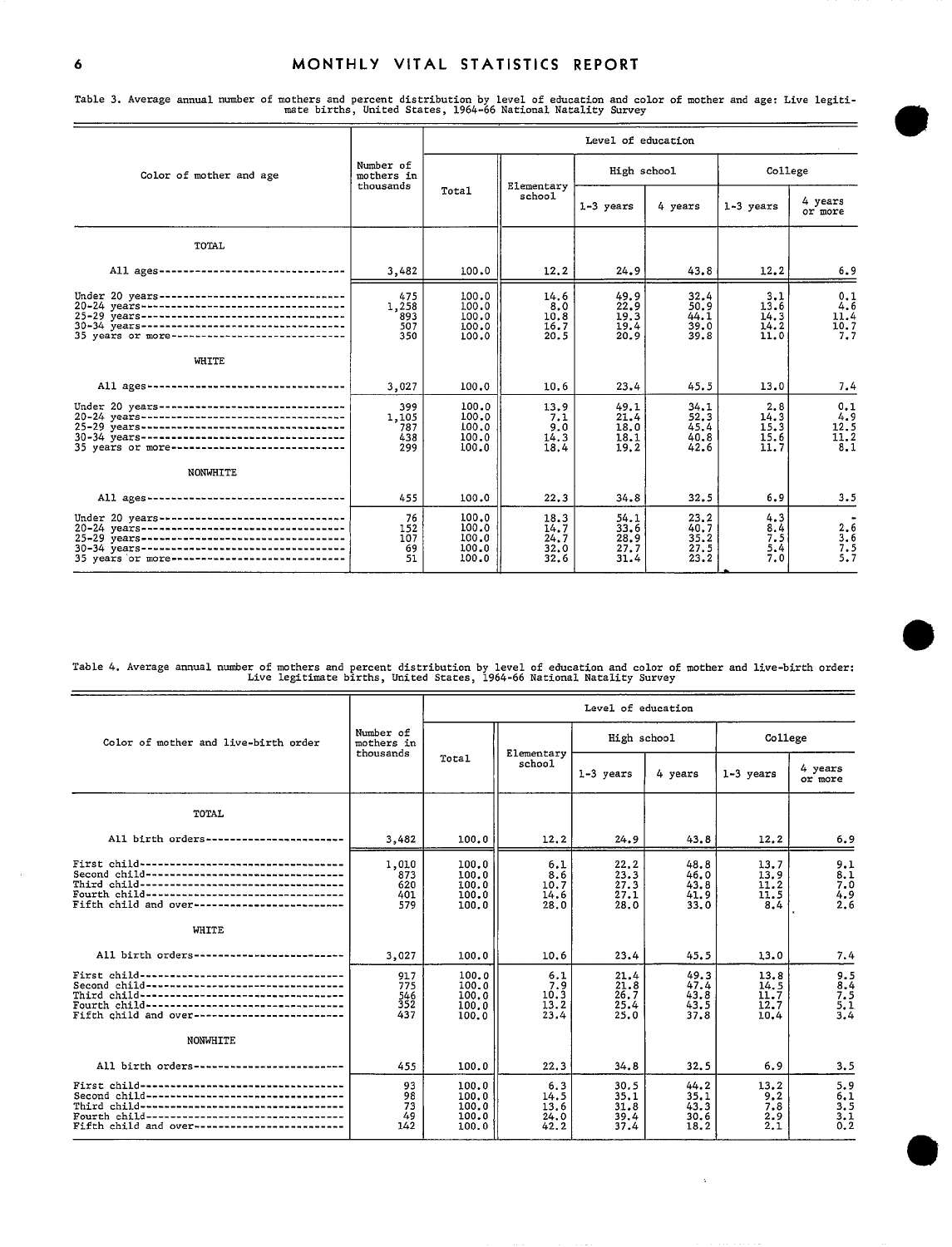## MONTHLY VITAL STATISTICS REPORT 7

Table 5. Average annual number of mothers and percent clistribution by level of education and colorof mother and geographic region: Live legitimate births, United States, 1964-66 National Natality Survey

|                                                  |                                      |       |            | Level of education |         |           |                    |  |  |  |
|--------------------------------------------------|--------------------------------------|-------|------------|--------------------|---------|-----------|--------------------|--|--|--|
| Color of mother and geographic region            | Number of<br>mothers in<br>thousands | Total | Elementary | High school        |         | College   |                    |  |  |  |
|                                                  |                                      |       | school     | $1-3$ years        | 4 years | 1-3 years | 4 years<br>or more |  |  |  |
| <b>TOTAL</b>                                     |                                      |       |            |                    |         |           |                    |  |  |  |
| United States--------------------------          | 3,482                                | 100.0 | 12.2       | 24.9               | 43.8    | 12.2      | 6.9                |  |  |  |
|                                                  | 816                                  | 100.0 | 9.4        | 23.5               | 48.2    | 10.7      | 8.1                |  |  |  |
| North Central---------------------------------   | 992                                  | 100.0 | 8,1        | 23.5               | 49.6    | 12.1      | 6.6                |  |  |  |
|                                                  | 1,092                                | 100.0 | 19.2       | 28.2               | 35.6    | 10.8      | 6.3                |  |  |  |
|                                                  | 581                                  | 100.0 | 9.8        | 23.2               | 43.1    | 16.9      | 7.0                |  |  |  |
| <b>WHITE</b>                                     |                                      |       |            |                    |         |           |                    |  |  |  |
| United States------------------------------      | 3,027                                | 100.0 | 10.6       | 23.4               | 45.5    | 13.0      | 7.4                |  |  |  |
|                                                  | 738                                  | 100.0 | 9.0        | 22.1               | 49.0    | 11.3      | 8.6                |  |  |  |
| North Central----------------------------------- | 913                                  | 100.0 | 7.4        | 22.1               | 51.1    | 12.3      | 7.0                |  |  |  |
|                                                  | 858                                  | 100.0 | 16.6       | 26.2               | 37.7    | 12.5      | 7.0                |  |  |  |
|                                                  | 519                                  | 100.0 | 8.8        | 23.1               | 43.5    | 17.4      | 7.3                |  |  |  |
| <b>NONWHITE</b>                                  |                                      |       |            |                    |         |           |                    |  |  |  |
| United States------------------------------      | 455                                  | 100.0 | 22.3       | 34.8               | 32.5    | 6.9       | 3.5                |  |  |  |
|                                                  | 79                                   | 100.0 | 13.7       | 36.8               | 41.1    | 5.4       | 3.0                |  |  |  |
| North Central----------------------------------  | 79                                   | 100.0 | 15.7       | 40.0               | 32.6    | 9.6       | 2.1                |  |  |  |
|                                                  | 234                                  | 100.0 | 28.6       | 35.2               | 27.7    | 4.8       | 3.7                |  |  |  |
|                                                  | 63                                   | 100.0 | 17.6       | 24.3               | 39.7    | 13.3      | 5.0                |  |  |  |

Table 6. Average annual number of mothers and percent distribution by level of education of mother and geographic division: Live legitimate births, United States, 1964-66 National Natality Survey legitimate births, United States, 1964-66 National Natality Survey and Subsequed an actor. Inve-

|                                                    |                                      |       |            | Level of education |         |           |                    |
|----------------------------------------------------|--------------------------------------|-------|------------|--------------------|---------|-----------|--------------------|
| Geographic division                                | Number of<br>mothers in<br>thousands |       | Elementary | High school        |         | College   |                    |
|                                                    |                                      | Total | school     | 1-3 years          | 4 years | 1-3 years | 4 years<br>or more |
| United States-                                     | 3,482                                | 100.0 | 12.2       | 24.9               | 43.8    | 12.2      | 6.9                |
| New England--                                      | 198                                  | 100.0 | 10.1       | 20.3               | 46.7    | 14.1      | 8.8                |
| Middle Atlantic--<br>-------------------------     | 619                                  | 100.0 | 9.2        | 24.5               | 48.7    | 9.7       | 7.9                |
| East North Central ---<br>------------------------ | 710                                  | 100.0 | 7.7        | 25.0               | 49.1    | 11.4      | 6,8                |
| West North Central---<br>-----------------------   | 282                                  | 100.0 | 9.0        | 19.9               | 50.8    | 13.9      | 6.3                |
| South Atlantic-----------------------------        | 518                                  | 100.0 | 16.8       | 29.4               | 35.5    | 11.2      | 7.1                |
| East South Central ---                             | 232                                  | 100.0 | 23.9       | 26.3               | 35.2    | 10.2      | 4.5                |
| West South Central----<br>-----------------------  | 343                                  | 100.0 | 19.5       | 27.6               | 36.1    | 10.6      | 6.3                |
| Mountain--<br>-----------------------------------  | 481                                  | 100.0 | 10.7       | 22.3               | 42.5    | 17.8      | 6.7                |
| Pacific---------------------------------           | 100                                  | 100.0 | 5.1        | 27.6               | 45.7    | 12.8      | 8.8                |

| SYMBOLS USED IN TABLES |
|------------------------|
|                        |

| $\sim$ $\sim$ |
|---------------|
|               |
| 0.0           |
| ۰             |
|               |

! I